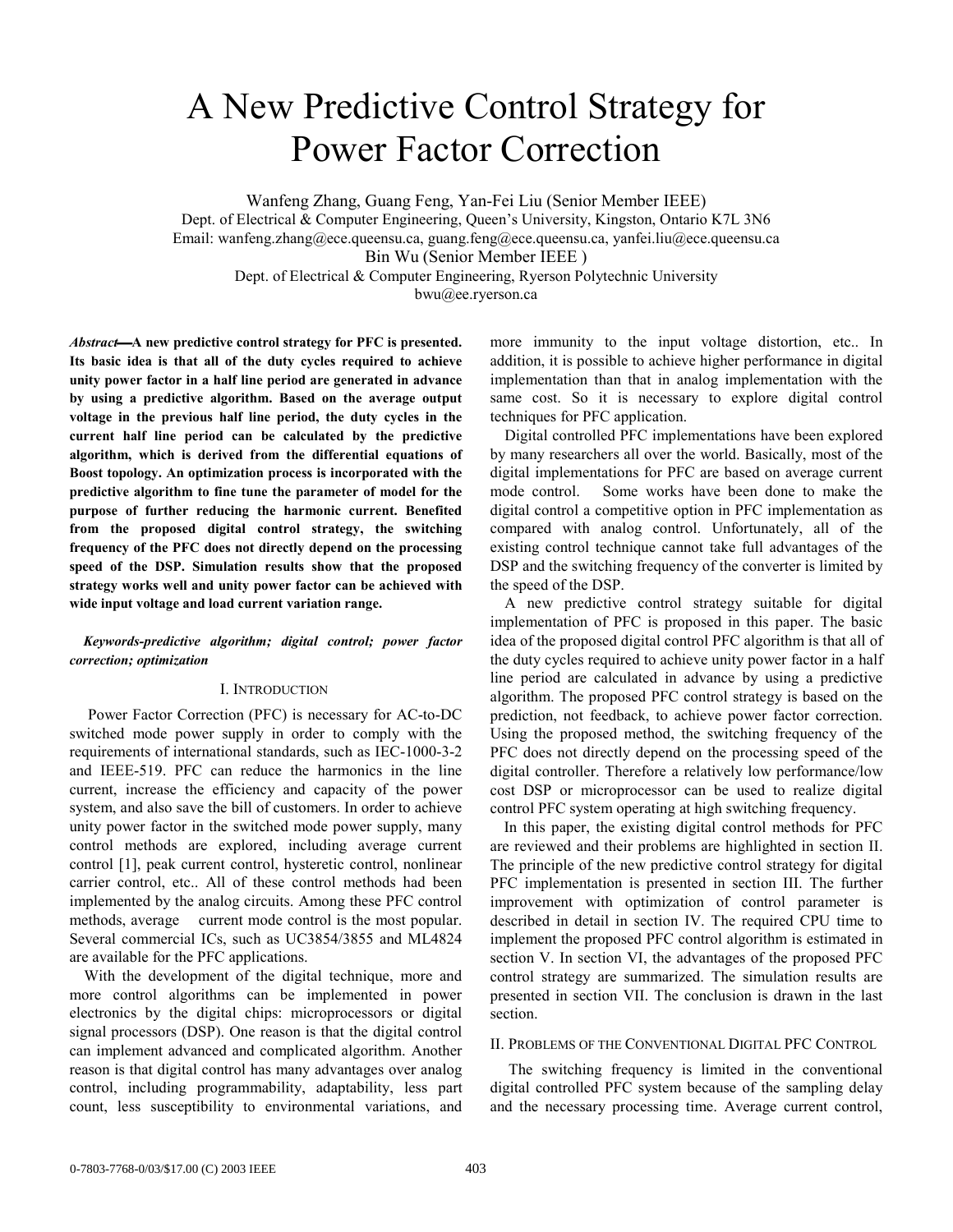which is one of the main conventional analog control strategies, as shown in Fig.1, is used in digital controlled PFC [2-5]. In Fig.1, the average inductor current  $i_l$  is forced to follow the reference current  $i_{ref}$ , which is proportional to the rectified voltage, so that unity power factor is achieved. In the average current control, DSP or microprocessor is used to calculate the duty cycle for the switch S in every switching cycle  $T<sub>s</sub>$  to achieve PFC based on the feedback current  $i<sub>L</sub>$  and the reference current  $i_{ref}$ . In [6], single sampling in single period method (SSSP) is adopted and the 50kHz switching signal is controlled by the DSP (TMS320F240, 20MHz). The digital average current control method was implemented in these PFC applications. The whole process in a digital controlled PFC based on average current control include output voltage sampling, voltage error calculation, voltage PI regulation, reference current generation, current error calculation, current PI regulation and duty cycle generation. It is roughly estimated that 11 arithmetic operations are required. In addition, two sampling operations, one operation for addressing the PWM I/O port to output the duty cycle are necessary to achieve PFC implementation. All these operations have to be finished within the  $t_{on}$  time of the switch. Because this process is iteratively running in every switching cycle, the high performance DSP is tied up to achieve PFC and the switching frequency is limited. In fact, all these digital implementations are based on average current mode control. Its disadvantage is obvious in the digital implementation although it works well in analog controlled PFC system.



Figure 1. Average current control of the Boost PFC

It is tried to solve the above problems with limited success in several papers. A digital control method is presented [7], in which the duty cycle is only updated once in several switching cycles in order to reduce the calculation time and increase the switching frequency of the PFC converter. The problem is that its harmonics is increased significantly if the duty cycles are not updated in too many switching cycles. It is also difficult to be implemented by the hardware because there is no consideration about the inductance drift due to the current and temperature variation. A PFC control method based on DSP, which consists of two parallel loops, is explored in [8]. However, the duty cycle is still required to be calculated in every switching cycle. So its CPU requirement is no less than that based on the conventional average current control. The same problems as that with conventional average current mode control are still existed in that digital PFC implementation.

Based on above analysis, the first problem of the existing digital control is that the switching frequency is limited due to the sampling, calculation and processing time. Further more, even operating at a relatively low switching frequency, the high performance DSP is still tied up by the PFC stage in switched mode power supply (SMPS). In the digital controlled PFC system, if the switching frequency is 200kHz, one switching cycle is only 5us. If the duty cycle is 0.5 at some time instant, all of the works should be finished by the DSP in 2.5us(5us\*0.5). This imposes very high requirement for the speed of the DSP. Second, the higher the switching frequency, the faster the DSP required. So the implementation of the digital control method in the PFC application is limited due to the high cost. Third, even if the fastest DSP is used in the digital controlled PFC system, the switching frequency cannot reach the same level as that in the analog controlled PFC system.

 The new predictive control strategy is proposed to solve the above mentioned problems in digital controlled PFC.

## III. PRINCIPLE OF THE NEW PREDICTIVE PFC CONTROL **STRATEGY**

The topology of Boost converter is shown in Fig.2. The proposed predictive PFC algorithm is derived based on the following assumptions:

- (1) Boost converter operates at continuous conduction mode
- (2) The switching frequency is much higher than the line frequency. So the input voltage  $V<sub>i</sub>$  can be assumed as a constant during one switching cycle

Based on these assumptions, when the switch S is on and/or off, the circuit of Fig.3 (a) and/or (b) are obtained and the inductor voltage can be expressed as (1) and (2), respectively.

$$
L\frac{di_L}{dt} = V_{in} \qquad t_k \le t < t_k + d_k T_s \tag{1}
$$



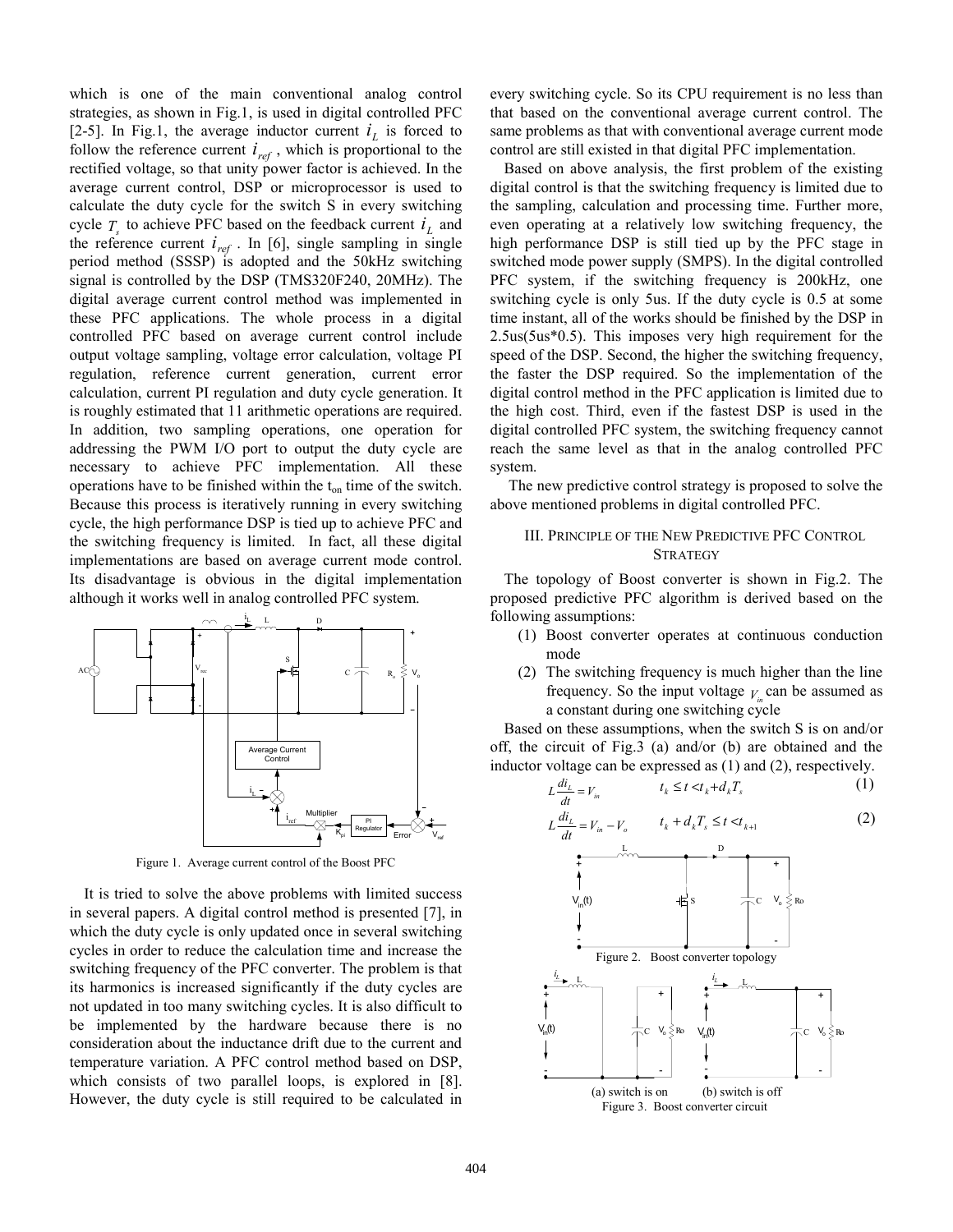The discrete form for the inductor current at the beginning of  $(k+1)^{th}$  switch cycle in term of the inductor current at the beginning of  $k^{\mu}$  switching cycle can be derived from (1), (2) as

$$
i_{L}(k+1) = i_{L}(k) + \frac{V_{in}(k) \cdot T_{s}}{L} - \frac{V_{o}(1 - d(k)) \cdot T_{s}}{L}
$$
 (3)

Where  $d(k)$  and  $T<sub>s</sub>$  are the duty cycle and switching period.  $V_{in}(k)$  is the input voltage in  $k^{\text{th}}$  switching cycle.  $i_{L}(k)$ ,  $i_{L}(k+1)$ are the input current at the beginning of  $k^{\hat{u}}$  and  $(k+1)$ <sup>th</sup> switching cycles, respectively.

When PFC is achieved based on Boost circuit, the inductor current should follow the reference current  $i_{ref}(k)$ , which is proportional to the rectified input voltage, as shown in Fig.4. At the same time, the output voltage should follow the reference voltage  $V_{ref}$ . That is

$$
V_o = V_{ref} \tag{4}
$$

$$
i_L(k+1) = i_{ref}(k+1)
$$
 (5)

$$
i_L(k) = i_{ref}(k) \tag{6}
$$

Substituting (4) (5) (6) into (3), the duty cycle in  $k^{\text{th}}$  switching period,  $d(k)$ , can be calculated as

$$
d(k) = \frac{V_{ref} - V_{in}(k)}{V_{ref}} + \frac{[i_{ref}(k+1) - i_{ref}(k)] \cdot \frac{L}{T_s}}{V_{ref}}
$$
(7)

Where  $i_{ref}$  is the rectified sinusoidal waveform and its amplitude is determined by the outer voltage loop.

The predictive algorithm (7) can be used to generate the duty cycles and achieve reasonably good result in the implementation of PFC with Boost topology. In order to improve the performance, a more accurate model, as shown in Fig.5, is used to predict the required duty cycles. In this model, the impacts of the inductor winding resistance,  $R<sub>i</sub>$ , the on resistance of switch,  $R_{on}$ , the voltage drop across diode,  $V_d$ , and the output voltage ripple,  $v_{o\_ripple}$ , are considered. The duty cycles can be derived based on the model in Fig.5 as:



Figure 4. Input current waveform and reference current in one  $T_s$ 



Figure 5. Accurate model of Boost converter

$$
d(k) = \frac{(V_{ref} + v_{o\_ripple}(k) + V_d) + R_L i_{ref}(k) - v_{in}(k)}{(V_{ref} + v_{o\_ripple}(k) + V_d) - R_{on} i_{ref}(k)} + \frac{[i_{ref}(k+1) - i_{ref}(k)] \cdot \frac{L}{T_s}}{(V_{ref} + v_{o\_ripple}(k) + V_d) - R_{on} i_{ref}(k)}
$$

(8)

where ,  $v_{o}}_{ripole}$  can be estimated as

$$
v_{o\_ripple}(k) = -I_o \times \frac{1}{2\omega_{line}C} \sin(2\omega_{line}t_k)
$$
\n(9)

(8) is the predictive algorithm, which is used to implement unity power factor in this paper.

It should be noted that there are still two approximations in the predictive algorithm (8). First, the average current in every switching cycle should follow the reference current in Fig.4. Here, it is the instantaneous current  $i_l(k)$  and  $i_l(k+1)$  that are forced to track the reference current  $i_{ref}$ . Second, the instantaneous current  $i_l(k)$  is used in (8) to calculate the voltage drop across the inductor resistance and the on resistance of switch. In fact, the average current in one switching cycle should also be used to calculate the voltage drop. Because the inductor current ripple can be neglected, these two approximations are reasonable in the proposed predictive PFC algorithm. This condition of approximation is easier to be satisfied at high load than that at low load. It is verified by the simulation results in the section 7 that the power factor at low load is a little bit less than that at high load because of this approximation.

The digital controlled Boost PFC based on the predictive algorithm is shown in Fig.6. The duty cycles are generated by the predictive algorithm. The input voltage  $v_{in}$  is sensed for the predictive algorithm (8). The reference current,  $i_{ref}$ , is from the multiplier. Its amplitude is determined by the output of the PID controller in the voltage loop. Its phase and sinusoidal waveform are determined by the zero cross detection and the sine-wave-look-up-table. The output voltage  $V$  is controlled by the closed loop with a PID regulator. In this digital control system, the feedback signals are  $V<sub>a</sub>$  and  $v_{in}$ . The output is the gate signal for the switch *S*. Because no current loop is needed in the calculation of the duty cycle, all the duty cycles required to achieve unity power factor in a half line period can be generated in advance with this predictive control strategy.



Figure 6. Digital predictive control for Boost PFC preregulator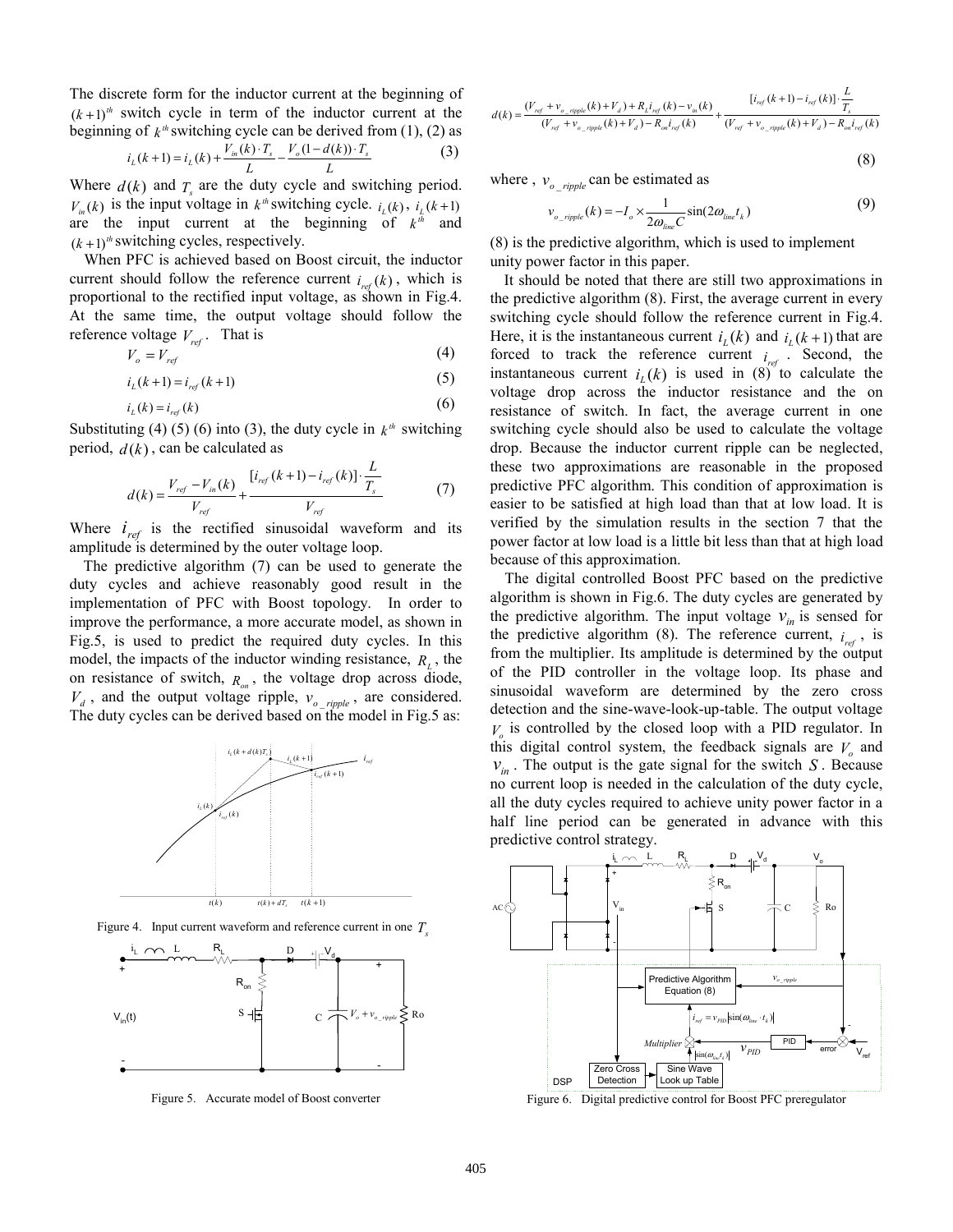## IV. FURTHER IMPROVEMENT WITH OPTIMIZATION ALGORITHM

An optimization process is incorporated into the predictive control strategy to further improve the performance of the digital controlled PFC. The parameter to be optimized is selected as the inductance value L in (8). The reason to optimize the value of L is that, among all of the parameters, it has the biggest impact on total harmonic distortion (THD). It is noted that the impacts from the mismatch of the other parameters can also be compensated by adjusting L value in (8). Actually, the optimized value of the inductor in (8) may be a little bit different from the physical value.

The purpose of the optimization process is to achieve the highest power factor by optimizing the inductance value L. In the rectifier cascaded by a PFC circuit, if THD of the line current is minimum, the distortion factor is maximum and the power factor becomes maximum too. Zero THD means unity power factor. Therefore, the THD of input current can be used as the objective function in the optimization algorithm. However, the THD is a complicated nonlinear function of the inductance value L and can only simply expressed as

$$
(THD) = f(L)
$$
\n(10)

\nhere *(THD)* is the Total Harmonic Distortion with the

Where (*THD*) is the Total Harmonic Distortion with the inductance value L. In order to simplify this problem, the other components which affect the THD are not considered in (10). The THD can be minimized by the optimization of the inductance value L based on (10). According to the secant approximation, the gradient of the function (10) can be calculated as

$$
\nabla f(L) = \frac{df}{dL} \approx \frac{f(L + \Delta L) - f(L)}{\Delta L}
$$
\n(11)

(11) can be achieved easily by a DSP. Once the gradient is known, the gradient descent algorithm can be achieved by

$$
L_{\text{update}} = L + k \nabla f(L) \tag{12}
$$

where k is an arbitrary step size. In this paper, the condition k<0 is required to minimize the objective function THD. Here, *Lupdate* is the updated inductance value of L and used in the predictive algorithm (8) to minimized the THD. It is not the physical value of the inductor. Gradient descant (12) can be implemented and iterated until the objective function approaches the minimum. So the inductance value of L in the predictive algorithm (8) can be optimized to realize the highest power factor.

The predictive strategy incorporating with the optimization process is shown in Fig.7. The inductor current  $i<sub>i</sub>$  is sensed and the data of current in a half line period is stored in the memory of DSP. Fast Fourier Transform (FFT) is used to analyze the harmonic component of input current based on the data stored in the memory. Then the gradient descent is implemented by the DSP to achieve the optimized inductance value. The output of the optimization algorithm is the updated inductance value. This value is the input to the next module and used to calculate the duty cycles in the predictive algorithm (8). It should be noted that it is an optimization process, not a current control loop. In the practical application, whether or not the optimization algorithm is adopted is determined by the DSP according the practical situation and the performance requirement.



V. CPU REQUIREMENT ESTIMATION

 In this section, the required CPU time to implement the proposed control strategies with and/or without optimization are estimated.

 There are mainly three parts in the time consumption for the CPU to achieve the predictive PFC control strategy without optimization: (I) data sampling, (II) PID algorithm implementation, (III) predictive algorithm implementation. If the optimization is incorporated with the predictive algorithm, two more modules are required in the routine: (IV) Fast Fourier Transform (FFT) and (V) gradient descent implementation.

 The CPU requirements for these 5 implementation parts are analyzed here. Compared with the part (III) and (IV), the time consumption to achieve  $(I)$ ,  $(II)$  and  $(V)$  are negligible when the CPU requirement is estimated. First, in a typical DSP system, it takes one instruction to scale the value from analogto-digital converter (AD), another instruction to address the memory. Therefore, if 64 sample points are needed in one half line period (10ms), 128 instruction cycles are required for data sampling. Second, for the PID algorithm, it is implemented only once in a half line period because the average voltage in every half line period is used to close the loop. Next, the part (V) gradient descent algorithm is implemented only once in a half line period. From the above analysis, it can be concluded that part (III) takes up the most of CPU time in the process without optimization. With the optimization, part (III) and (IV) consume the most of CPU time.

The requirement of the instruction cycles for the part (III), predictive algorithm, is estimated first. It is noted in (8) that

$$
0 \le d(k) \le 1 \tag{13}
$$

and the denominator in (8) can be approximated as a constant  $(V_{ref} + V_d)$ . So the duty cycle calculated from (8) can be got directly from the value of the numerator. It is also noted that  $L/T_s$  can be used as a constant. Hence, only 8 operations,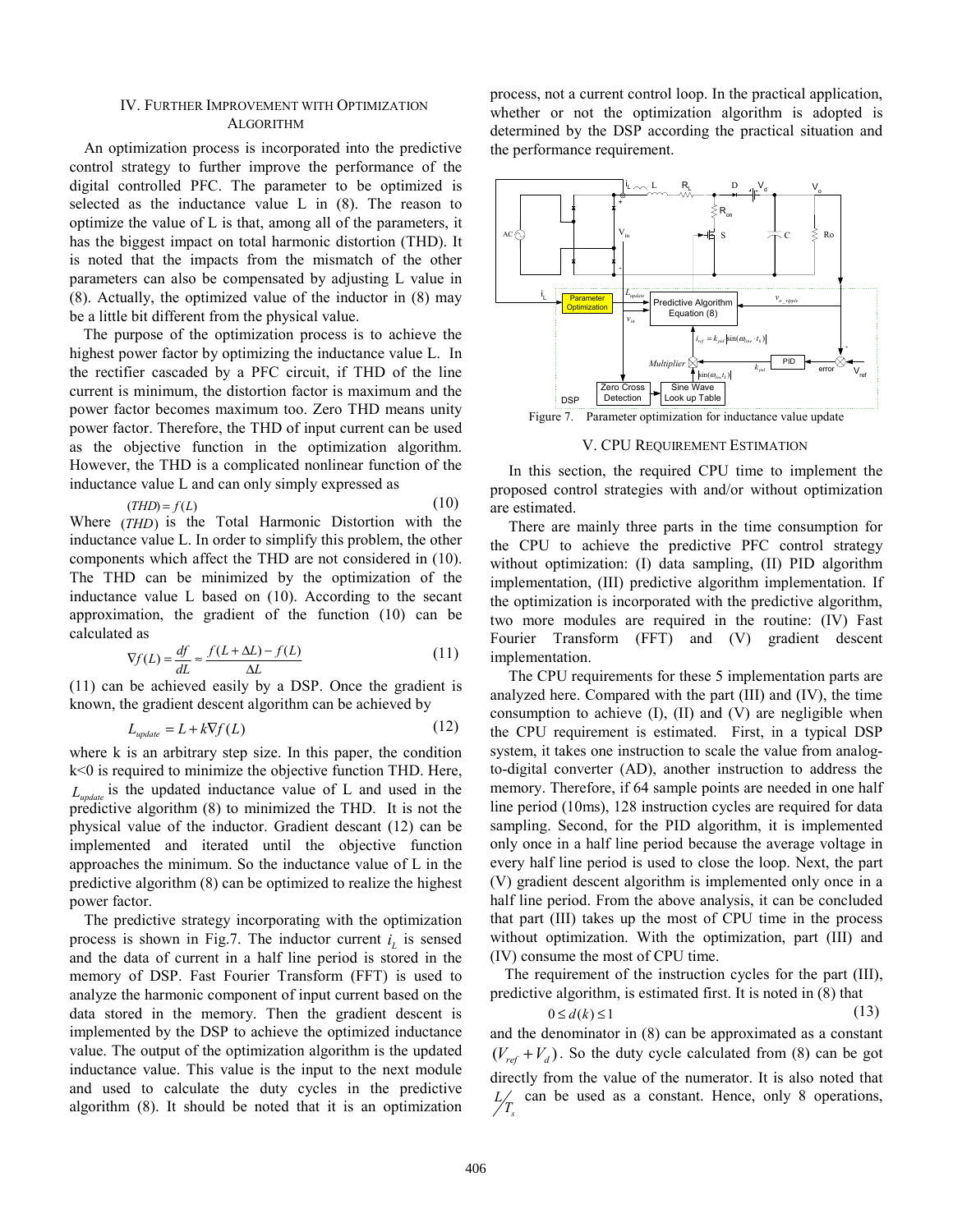which are just for the calculation of the numerator, are required in calculating the duty cycle. Based on (9), a multiplication operation is required to calculate the voltage ripple. Here,  $\frac{1}{2 \omega_{line} C} \sin(2 \omega_{line} t_k)$ is processed as one component

and it can be got from the look up table. So the total operation number of the calculation for one duty cycle is 9. For a DSP with the hardware multiplier, typically, each multiplication can be obtained by four instruction cycles: (1) two cycles for data addressing for operands of multiplication, (2) one cycle for arithmetic operation and (3) one cycle for the data addressing for the product. Similarly, four instructions are required for each addition. So for every duty cycle,  $36 (9 \times 4)$ instructions are needed.

If the Boost PFC preregulator operates at 100kHz switching frequency and the input line frequency is 50Hz. There are 1,000 switching cycles in one half line period. In the DSP control system, the total number of the instruction cycles required for the calculation of these 1000 duty cycles is 36,000  $(36\times1,000)$ .

The requirement of the instruction cycles for part (IV), Fast Fourier Transform (FFT) calculation, is estimated secondly[9- 10]. The radix-2 FFT algorithm can be used to calculate THD in DSP. It is used to estimate the CPU time requirement in this paper. If we use 64 sample points in half line period, there are 128 points in a line period. Assuming the line frequency is 50Hz, the sample frequency should be 6.4kHz  $(=128\times50)$ . According to sampling theory, the sampling frequency of 6.4kHz can distinguish the signal at frequency of 3.2kHz  $(= 6.4kHz/2)$ . It is noted that 3.2kHz is  $64<sup>th</sup>$  (=3.2kHz/50Hz) harmonic frequency of 50Hz base frequency. Usually, the harmonics with the frequency lower than the 13<sup>th</sup> contribute the most to THD. Therefore, 128 point radix-2 FFT is good enough to calculate THD in the proposed PFC control strategy.

Table 1 shows the required instruction cycles for FFT and predictive algorithm with different sampling points in a half line period[11]. Considering data sampling, PID algorithm implementation, gradient descent implementation, data processing and other overhead, 20% instruction cycle margin is added. Therefore, the new PFC control strategy without the optimization can be achieved by about  $43,000(36000\times1.2)$ instruction cycles. For the strategy with the optimization, about  $65,000(54000\times1.2)$  instruction cycles are required.

On the one hand, about 36,000 instruction cycles are required for the predictive algorithm only. For the strategy with parameter optimization in which 64 sampling points in a half line period is adopted for FFT, about 65,000 instruction cycles are required. On the other hand, for the cheapest control chip (TMS320LC2404A, 40MIPS, 16 bit fixed point) of TMS320 series of Texas Instrument, 400,000 instruction cycles can be completed in a half line period. Therefore, the capability of the DSP is more than enough for the calculation requirement. Higher switching frequency (e.g., 200kHz) can also be achieved easily based on the proposed predictive PFC control strategy.

# VI. ADVANTAGES OF THE PROPOSED PFC CONTROL **STRATEGY**

- (1) All the duty cycles required to achieve unity power factor in a half line period are calculated in advance.
- (2) The direct relation between the switching frequency and the processing speed of DSP is cut off.
- (3) A relatively low performance/low cost DSP or microprocessor can be used to control PFC system operating at high switching frequency.
- (4) Not only PFC, but also the other functions, such as parameter monitoring, communication with central control unit, even control of the following DC/DC stage, can also be achieved by the same DSP chip.

## VII. SIMULATION RESULTS

Simulation is performed by MATLAB to verify the proposed digital PFC control algorithm. Fig.8 (a) is the input current of the PFC Boost circuit under 1000w load (full load) with 220v (RMS) input voltage. Fig.8 (b) is the harmonics in the current waveform. Under the full load, the third harmonic is only 0.18A. The THD of the current is 2.73%. The predictive PFC control strategy can achieve very high power factor (0.9996).

The power factor at different load with the input voltage of 220v and 110v (RMS) are shown in Fig.9. It is shown that, with both 220v and 110v input voltage, the power factor is over 0.99 under the range from 25% to full load. The power factor at the low load is a little bit less than that at the high load due to the approximation in the derivation of predictive algorithm (8).

| (Eine nequency $f_{line} = 50Hz$ and switching nequency $f_s = 100kHz$ ) |             |         |         |        |        |         |                     |                     |
|--------------------------------------------------------------------------|-------------|---------|---------|--------|--------|---------|---------------------|---------------------|
| Sampling                                                                 | Point of    | Complex | Complex | Real   | Real   | I.C.    | I.C. for Predictive | I.C. for Predictive |
| Point in $1/2$                                                           | Radix-2 FFT | $Mul*$  | Add*    | $Mul*$ | Add*   | for FFT | Algorithm only      | Algorithm with      |
| line Period                                                              |             |         |         |        |        |         |                     | Optimization        |
| N.                                                                       |             | Mc      |         | M      |        | $n_{E}$ | $n_{\rm p}$         | $n_{p+opt}$         |
| 32                                                                       | 64          | 192     | 384     | 768    | 152    | 8000    | 36,000              | 44,000              |
| 64                                                                       | 128         | 448     | 896     | .792   | 2.688  | 18000   | 36,000              | 54.000              |
| 128                                                                      | 256         | 1.024   | 2.048   | 4.096  | 6.144  | 41000   | 36,000              | 77,000              |
| 256                                                                      | 512         | 2.304   | 4.608   | 9.216  | 13.824 | 93000   | 36,000              | 129.000             |

TABLE I CALCULATIONS AND INSTRUCTIONS CYCLES REQUIRED FOR CONTROL STRATEGY WITH OPTIMIZATION (Line frequency  $f = 50 \text{ Hz}$  and switching frequency  $f = 100 \text{ kHz}$ )

\*Mul: Multiplication, Add: Addition, I.C.: Instruction Cycles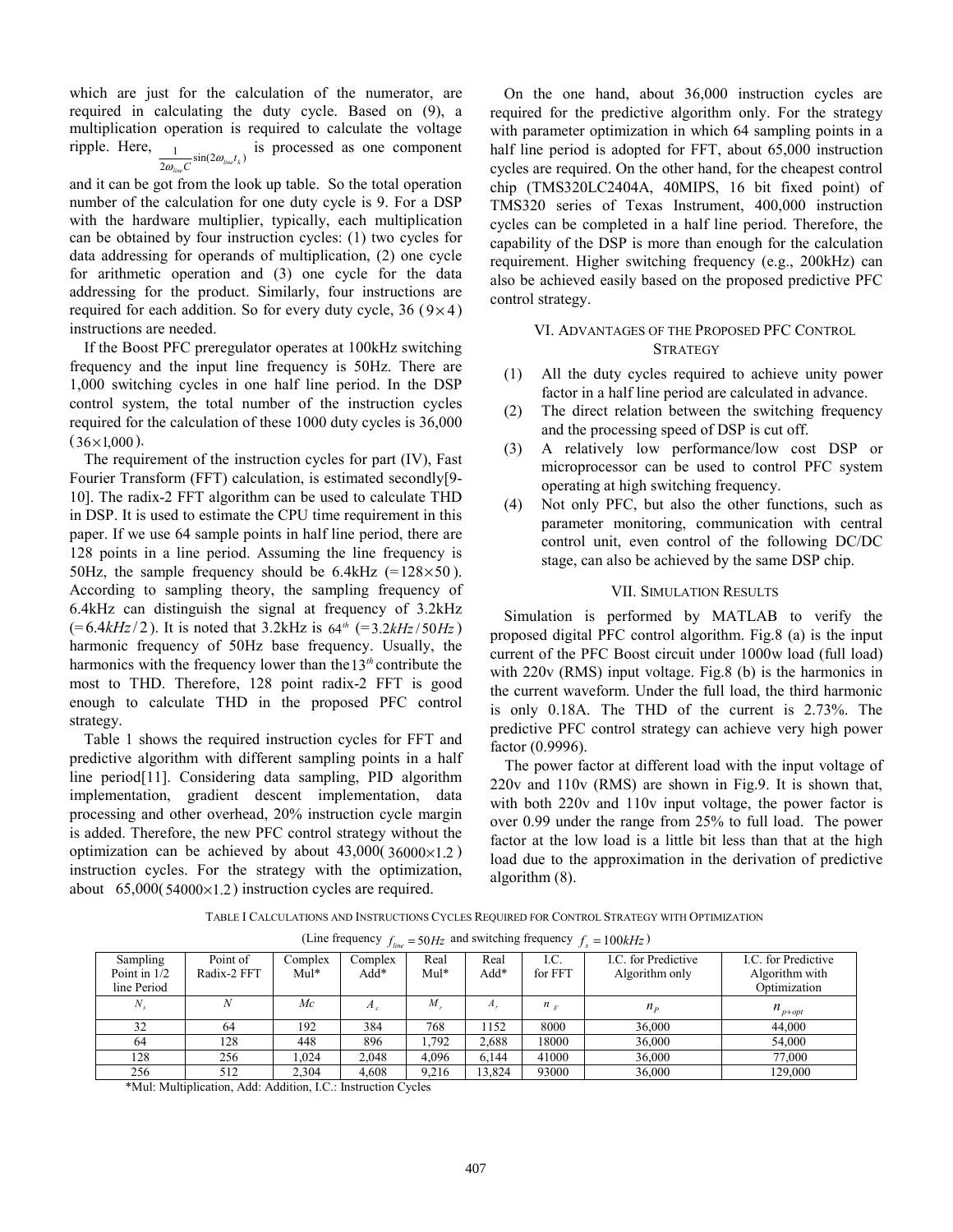The power factor at the load of 1000w and 500w with different input voltage is shown in Fig. 10. The power factor is always over 0.99 with the input voltage range from 90v to 260v (RMS). It can also be found that the power factor with high input voltage low current is a little bit less that that with low input voltage high current, but still over 0.99. It is verified that the proposed PFC control strategy works well with wide input voltage and load current variation range.

The dynamic performance is also verified by simulation. The output voltage, current waveform, THD and power factor in transient state, in which the load is changed from 1000w (full load) to  $250w$ , are shown in Fig. 11 (a), (b) and (c), respectively. When the load is changed at time t=1s, as shown in Fig.11 (a), the output voltage overshoots to 404V. After about 200mS, the output voltage recovers to its stable value. The overshoot is less than 1%. In Fig.11 (b), the current waveform becomes distorted at the time of load changing, t=1s, and recovers back to sinusoidal waveform after 20 half line periods (200mS). At the stead state under 1000w load, the THD and power factor are 2.72% and 0.9996, respectively, as shown in Fig.11 (c). In the transient state, the worst case happens at  $t = 1.02$  second. At that time, the THD and power factor are 0.6281 and 0.8468, respectively. The transient state continues about 200ms and back to the stead state again. At the stead state under 250w load, the THD and power factor are 11.24% and 0.9937, respectively.

The output voltage in transient state, in which the load is changed from 250w to 1000w, is shown in Fig.12. When the load is changed from  $250w$  to  $1000w$  at time  $t = 1s$ , the output voltage drops to 396.5V. The decrease is less than 1%. The output voltage recovers to its stable value in about 200mS.



Figure 8. Input current waveform and its harmonic components